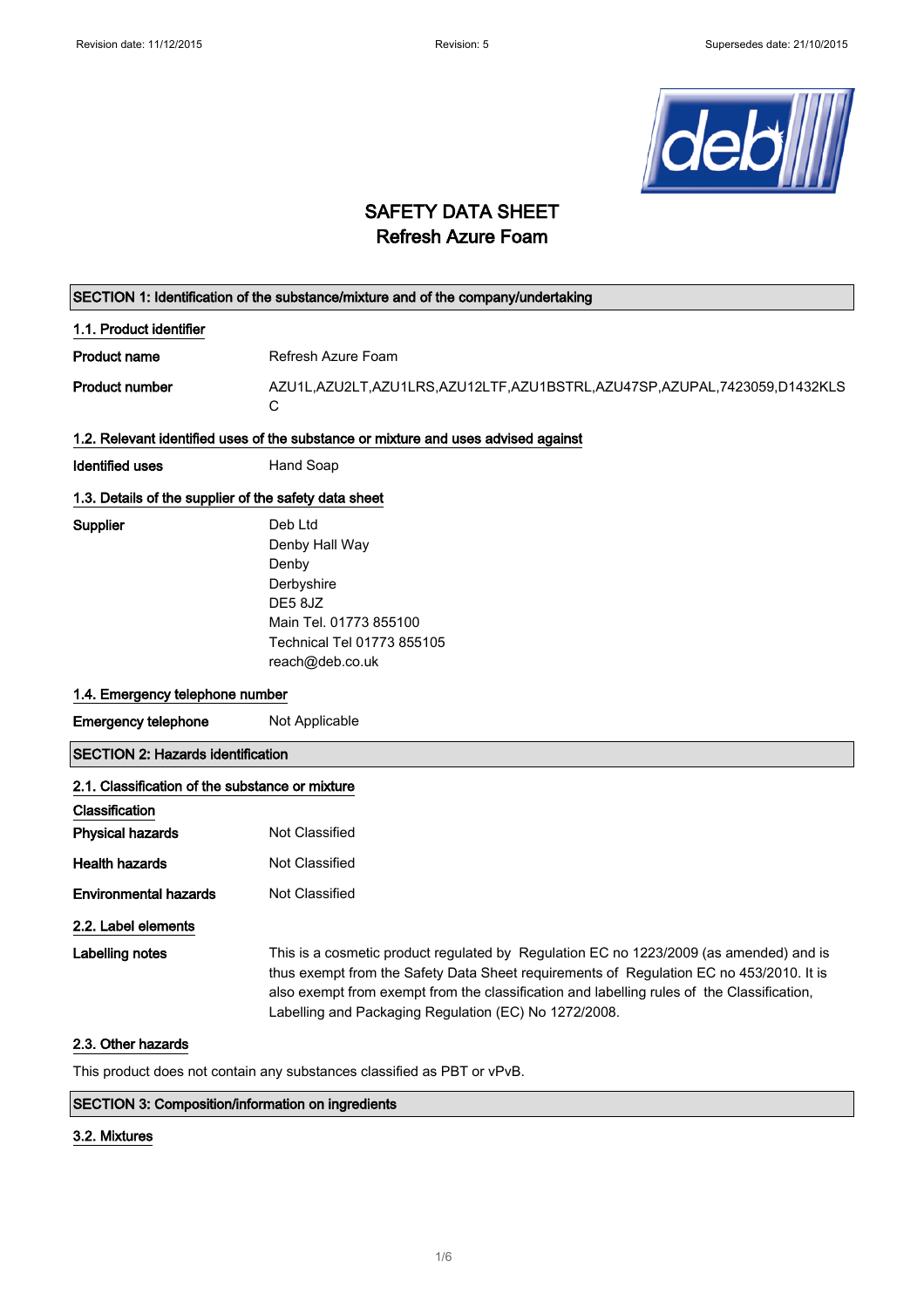## INCI Aqua

Sodium Laureth Sulfate Propylene Glycol Glycerin PEG-7 Glyceryl Cocoate Cocamidopropyl Betaine Parfum Citric Acid 2-Bromo-2-Nitropropane-1,3-diol Methylchloroisothiazolinone Methylisothiazolinone Magnesium Nitrate Magnesium Chloride CI 42090

#### SECTION 4: First aid measures

| 4.1. Description of first aid measures                                          |                                                                                                                                                                      |  |
|---------------------------------------------------------------------------------|----------------------------------------------------------------------------------------------------------------------------------------------------------------------|--|
| Inhalation                                                                      | Not relevant. Unlikely route of exposure as the product does not contain volatile substances.                                                                        |  |
| Ingestion                                                                       | Rinse mouth thoroughly with water. Get medical attention if any discomfort continues.                                                                                |  |
| Skin contact                                                                    | Not relevant.                                                                                                                                                        |  |
| Eye contact                                                                     | Remove any contact lenses and open eyelids wide apart. Continue to rinse for at least 15<br>minutes. Get medical attention promptly if symptoms occur after washing. |  |
|                                                                                 | 4.2. Most important symptoms and effects, both acute and delayed                                                                                                     |  |
| Inhalation                                                                      | No specific symptoms known.                                                                                                                                          |  |
| Ingestion                                                                       | No specific symptoms known.                                                                                                                                          |  |
| <b>Skin contact</b>                                                             | No specific symptoms known.                                                                                                                                          |  |
| Eye contact                                                                     | May cause temporary eye irritation.                                                                                                                                  |  |
| 4.3. Indication of any immediate medical attention and special treatment needed |                                                                                                                                                                      |  |
| Notes for the doctor                                                            | No specific recommendations.                                                                                                                                         |  |
| <b>SECTION 5: Firefighting measures</b>                                         |                                                                                                                                                                      |  |
| 5.1. Extinguishing media                                                        |                                                                                                                                                                      |  |
| Suitable extinguishing media                                                    | The product is not flammable. Use fire-extinguishing media suitable for the surrounding fire.                                                                        |  |
| 5.2. Special hazards arising from the substance or mixture                      |                                                                                                                                                                      |  |
| <b>Hazardous combustion</b><br>products                                         | No known hazardous decomposition products.                                                                                                                           |  |
| 5.3. Advice for firefighters                                                    |                                                                                                                                                                      |  |
| Protective actions during<br>firefighting                                       | No specific firefighting precautions known.                                                                                                                          |  |
| <b>SECTION 6: Accidental release measures</b>                                   |                                                                                                                                                                      |  |
| 6.1. Personal precautions, protective equipment and emergency procedures        |                                                                                                                                                                      |  |

Personal precautions **Avoid contact with eyes.** 

## 6.2. Environmental precautions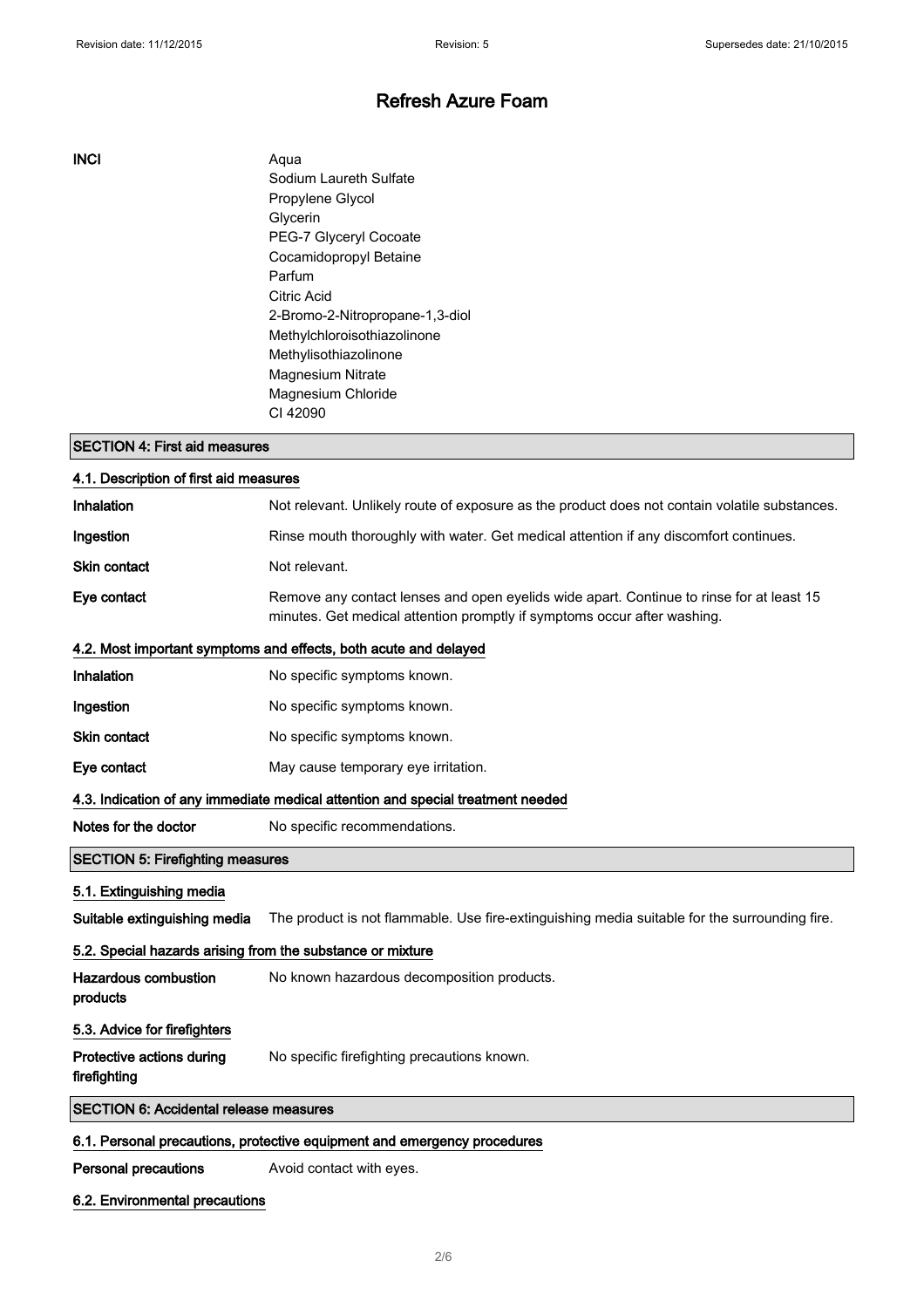Environmental precautions Not considered to be a significant hazard due to the small quantities used.

#### 6.3. Methods and material for containment and cleaning up

Methods for cleaning up Flush away spillage with plenty of water. Avoid contamination of ponds or watercourses with washing down water. Absorb spillage with non-combustible, absorbent material. Do not discharge into drains or watercourses or onto the ground.

#### 6.4. Reference to other sections

| Reference to other sections                                | For waste disposal, see Section 13.                                 |  |  |  |
|------------------------------------------------------------|---------------------------------------------------------------------|--|--|--|
| <b>SECTION 7: Handling and storage</b>                     |                                                                     |  |  |  |
| 7.1. Precautions for safe handling                         |                                                                     |  |  |  |
| <b>Usage precautions</b>                                   | Avoid contact with eyes.                                            |  |  |  |
|                                                            | 7.2. Conditions for safe storage, including any incompatibilities   |  |  |  |
| <b>Storage precautions</b>                                 | Stable at normal ambient temperatures.                              |  |  |  |
| 7.3. Specific end use(s)                                   |                                                                     |  |  |  |
| Specific end use(s)                                        | The identified uses for this product are detailed in Section 1.2.   |  |  |  |
| <b>SECTION 8: Exposure Controls/personal protection</b>    |                                                                     |  |  |  |
| 8.1. Control parameters                                    |                                                                     |  |  |  |
| Ingredient comments                                        | None.                                                               |  |  |  |
| 8.2. Exposure controls                                     |                                                                     |  |  |  |
| Appropriate engineering<br>controls                        | Not relevant.                                                       |  |  |  |
| Eye/face protection                                        | Not relevant.                                                       |  |  |  |
| Hygiene measures                                           | Not relevant.                                                       |  |  |  |
| <b>Respiratory protection</b>                              | No specific recommendations.                                        |  |  |  |
| <b>SECTION 9: Physical and Chemical Properties</b>         |                                                                     |  |  |  |
| 9.1. Information on basic physical and chemical properties |                                                                     |  |  |  |
| Appearance                                                 | Clear liquid.                                                       |  |  |  |
| Colour                                                     | Blue.                                                               |  |  |  |
| рH                                                         | pH (concentrated solution): 6.2-7.2                                 |  |  |  |
| 9.2. Other information                                     |                                                                     |  |  |  |
| <b>SECTION 10: Stability and reactivity</b>                |                                                                     |  |  |  |
| 10.1. Reactivity                                           |                                                                     |  |  |  |
| Reactivity                                                 | There are no known reactivity hazards associated with this product. |  |  |  |
| 10.2. Chemical stability                                   |                                                                     |  |  |  |
| <b>Stability</b>                                           | Stable at normal ambient temperatures.                              |  |  |  |
| 10.3. Possibility of hazardous reactions                   |                                                                     |  |  |  |
| Possibility of hazardous<br>reactions                      | None known.                                                         |  |  |  |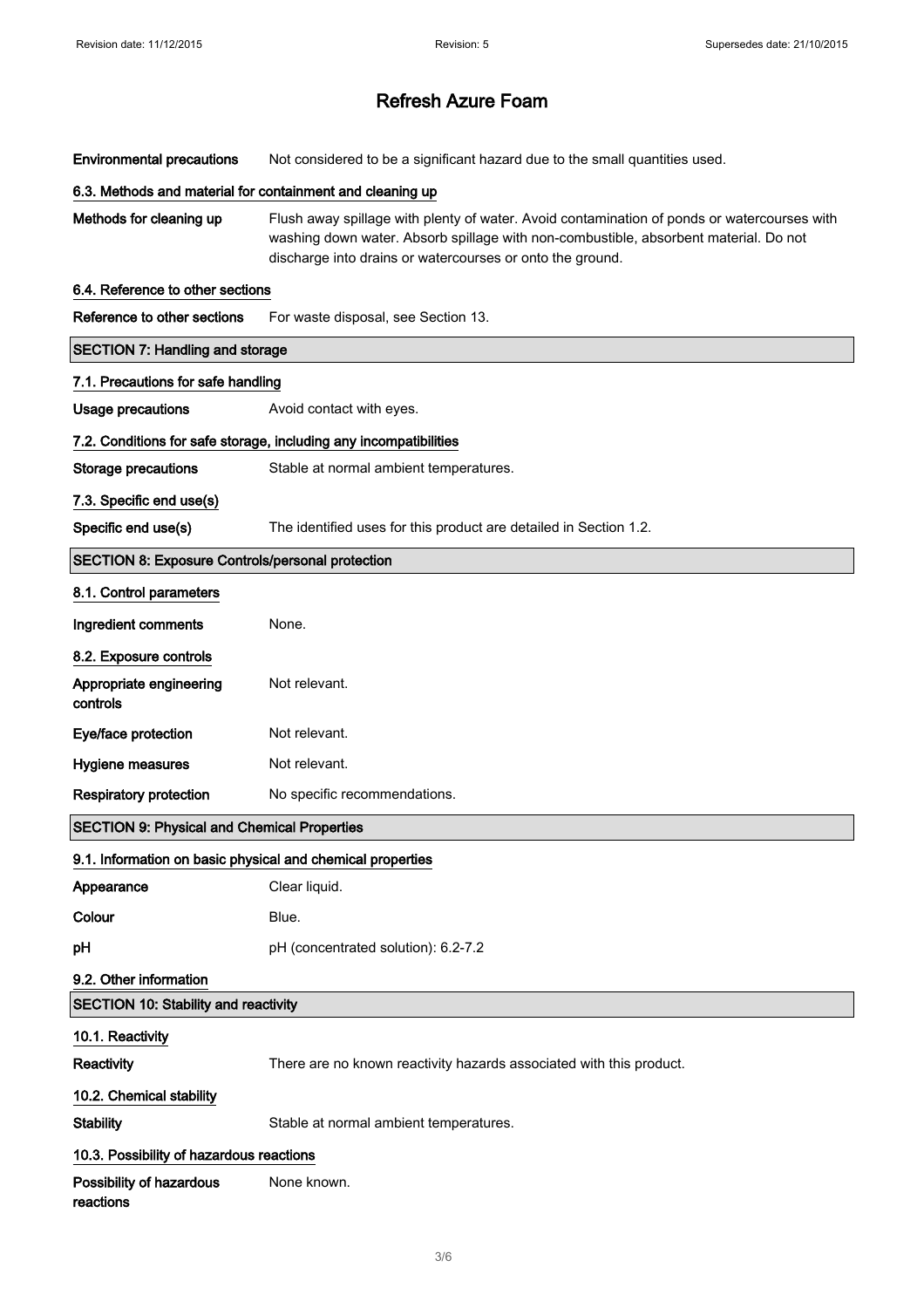#### 10.4. Conditions to avoid

Conditions to avoid There are no known conditions that are likely to result in a hazardous situation.

# 10.5. Incompatible materials

Materials to avoid No specific material or group of materials is likely to react with the product to produce a hazardous situation.

#### 10.6. Hazardous decomposition products

Hazardous decomposition products Does not decompose when used and stored as recommended.

## SECTION 11: Toxicological information

#### 11.1. Information on toxicological effects

| <b>General information</b>                | A qualified toxicologist has evaluated and approved this product by conducting a Product<br>Safety Assessment as per the Cosmetic Regulation n EC no 1223/2009 (as amended).<br>Based on knowledge of the properties of the components, adverse effects on human health<br>are not to be expected in normal use. Customer complaint data demonstrates the product to<br>be completely harmless to the skin. The 48h Single Patch Test results show the product to be<br>non-irritant. |  |
|-------------------------------------------|---------------------------------------------------------------------------------------------------------------------------------------------------------------------------------------------------------------------------------------------------------------------------------------------------------------------------------------------------------------------------------------------------------------------------------------------------------------------------------------|--|
| Inhalation                                | No specific health hazards known.                                                                                                                                                                                                                                                                                                                                                                                                                                                     |  |
| Ingestion                                 | May cause discomfort if swallowed.                                                                                                                                                                                                                                                                                                                                                                                                                                                    |  |
| <b>Skin contact</b>                       | Skin irritation should not occur when used as recommended.                                                                                                                                                                                                                                                                                                                                                                                                                            |  |
| Eye contact                               | May cause temporary eye irritation.                                                                                                                                                                                                                                                                                                                                                                                                                                                   |  |
| <b>SECTION 12: Ecological Information</b> |                                                                                                                                                                                                                                                                                                                                                                                                                                                                                       |  |
| Ecotoxicity                               | Not regarded as dangerous for the environment.                                                                                                                                                                                                                                                                                                                                                                                                                                        |  |
| 12.1. Toxicity                            |                                                                                                                                                                                                                                                                                                                                                                                                                                                                                       |  |
| 12.2. Persistence and degradability       |                                                                                                                                                                                                                                                                                                                                                                                                                                                                                       |  |
| Persistence and degradability             | The surfactant(s) contained in this product complies (comply) with the biodegradability criteria<br>as laid down in Regulation (EC) No. 648/2004 on detergents. Data to support this assertion<br>are held at the disposal of the competent authorities of the Member States and will be made<br>available to them at their direct request, or at the request of a detergent manufacturer.                                                                                            |  |
| 12.3. Bioaccumulative potential           |                                                                                                                                                                                                                                                                                                                                                                                                                                                                                       |  |
| Bioaccumulative potential                 | No data available on bioaccumulation.                                                                                                                                                                                                                                                                                                                                                                                                                                                 |  |
| 12.4. Mobility in soil                    |                                                                                                                                                                                                                                                                                                                                                                                                                                                                                       |  |

Mobility **Mobility** The product is soluble in water.

## 12.5. Results of PBT and vPvB assessment

Results of PBT and vPvB This product does not contain any substances classified as PBT or vPvB.

## assessment

# 12.6. Other adverse effects Other adverse effects None known.

## SECTION 13: Disposal considerations

#### 13.1. Waste treatment methods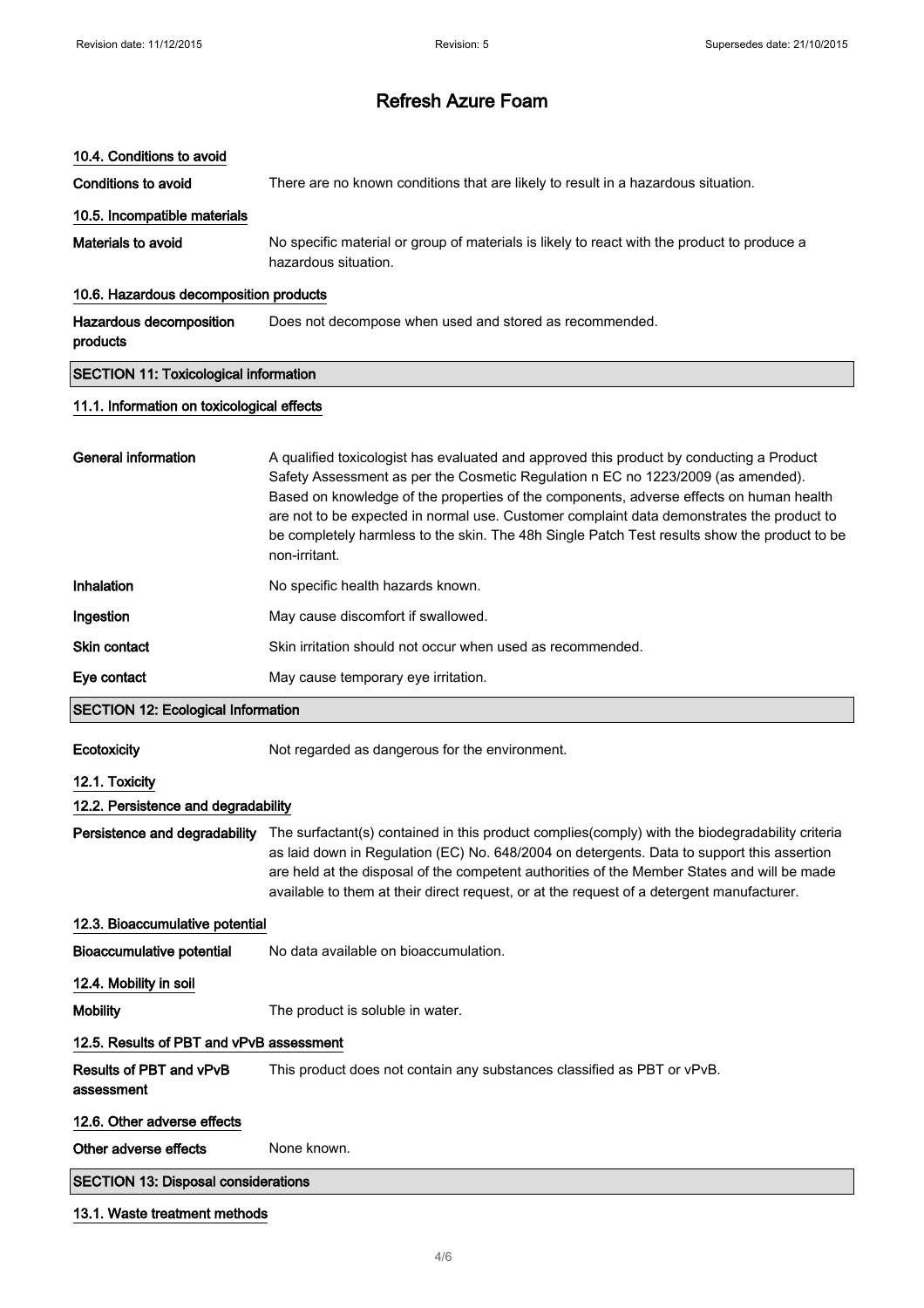| General information                                                                                  | When handling waste, the safety precautions applying to handling of the product should be<br>considered.                                                                    |  |  |
|------------------------------------------------------------------------------------------------------|-----------------------------------------------------------------------------------------------------------------------------------------------------------------------------|--|--|
| Disposal methods                                                                                     | Dispose of waste to licensed waste disposal site in accordance with the requirements of the<br>local Waste Disposal Authority. Reuse or recycle products wherever possible. |  |  |
| <b>SECTION 14: Transport information</b>                                                             |                                                                                                                                                                             |  |  |
| Road transport notes                                                                                 | Not classified.                                                                                                                                                             |  |  |
| Rail transport notes                                                                                 | Not classified.                                                                                                                                                             |  |  |
| Sea transport notes                                                                                  | Not classified.                                                                                                                                                             |  |  |
| Air transport notes                                                                                  | Not classified.                                                                                                                                                             |  |  |
| 14.1. UN number                                                                                      |                                                                                                                                                                             |  |  |
| Not applicable.                                                                                      |                                                                                                                                                                             |  |  |
| 14.2. UN proper shipping name                                                                        |                                                                                                                                                                             |  |  |
| Not applicable.                                                                                      |                                                                                                                                                                             |  |  |
| 14.3. Transport hazard class(es)                                                                     |                                                                                                                                                                             |  |  |
| Not applicable.                                                                                      |                                                                                                                                                                             |  |  |
| 14.4. Packing group                                                                                  |                                                                                                                                                                             |  |  |
| Not applicable.                                                                                      |                                                                                                                                                                             |  |  |
| 14.5. Environmental hazards                                                                          |                                                                                                                                                                             |  |  |
| No.                                                                                                  | Environmentally hazardous substance/marine pollutant                                                                                                                        |  |  |
| 14.6. Special precautions for user                                                                   |                                                                                                                                                                             |  |  |
| Not applicable.                                                                                      |                                                                                                                                                                             |  |  |
|                                                                                                      | 14.7. Transport in bulk according to Annex II of MARPOL73/78 and the IBC Code                                                                                               |  |  |
| Transport in bulk according to Not applicable.<br>Annex II of MARPOL 73/78<br>and the IBC Code       |                                                                                                                                                                             |  |  |
| <b>SECTION 15: Regulatory information</b>                                                            |                                                                                                                                                                             |  |  |
| 15.1. Safety, health and environmental regulations/legislation specific for the substance or mixture |                                                                                                                                                                             |  |  |

| EU legislation | This is a cosmetic product regulated by Regulation EC no 1223/2009 (as amended) and is<br>thus exempt from the Safety Data Sheet requirements of Requiation EC no 453/2010. It is<br>also exempt from exempt from the classification and labelling rules of the Classification.<br>Labelling and Packaging Regulation (EC) No 1272/2008. |
|----------------|------------------------------------------------------------------------------------------------------------------------------------------------------------------------------------------------------------------------------------------------------------------------------------------------------------------------------------------|
|                |                                                                                                                                                                                                                                                                                                                                          |

Water hazard classification WGK 1

# 15.2. Chemical safety assessment

No chemical safety assessment has been carried out.

SECTION 16: Other information

| <b>Revision comments</b> | This is first issue. |
|--------------------------|----------------------|
|                          |                      |

**Revision date** 11/12/2015